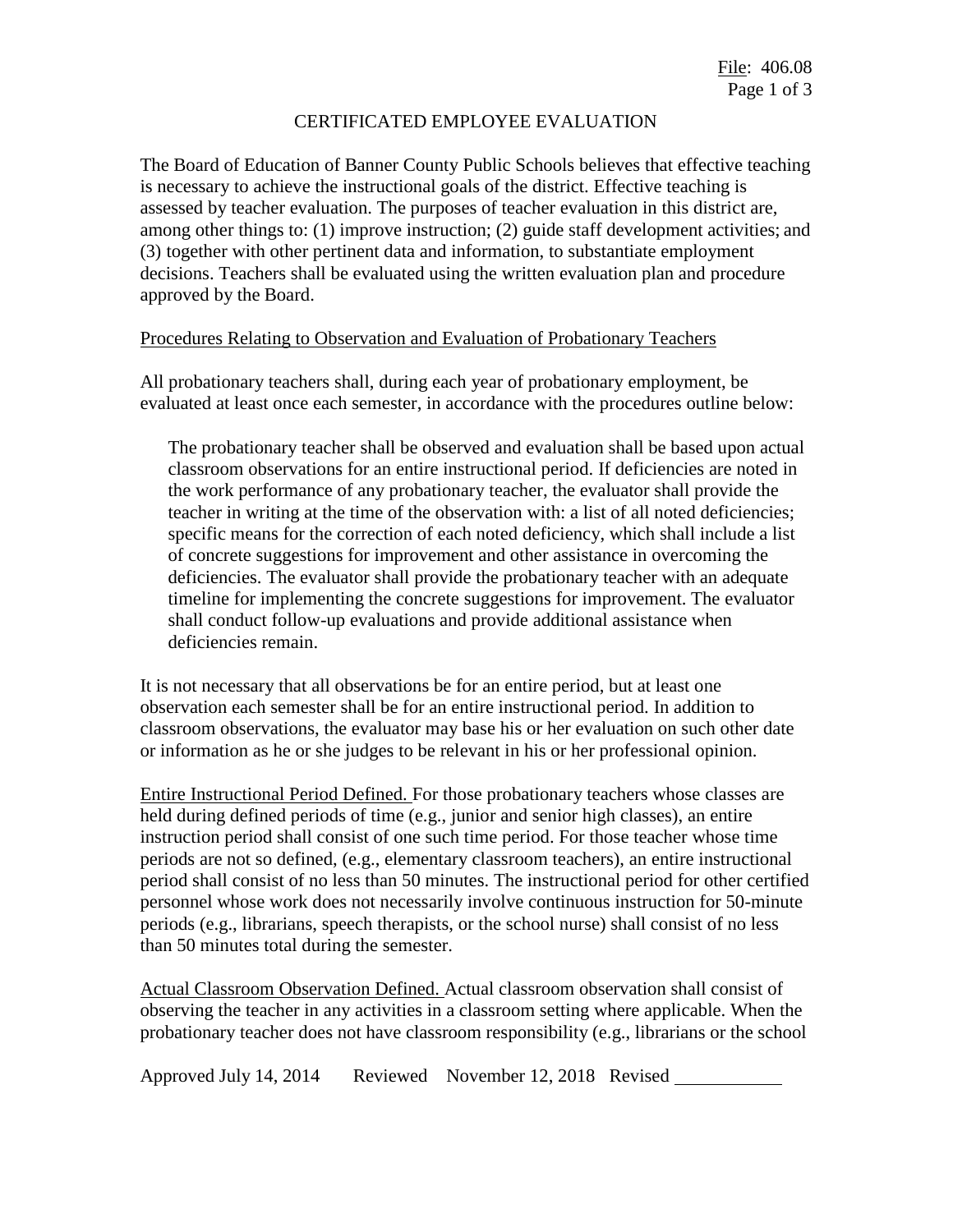nurse), the requirement of "actual classroom observation" shall be satisfied by observing the certified employee performing activities which are typical of his or her position.

## Procedures for the Evaluation of Permanent Teachers

Each permanent teacher shall be evaluated at least once each year. The evaluator may conduct more frequent evaluations if he or she judges that it is necessary or advisable to do so. The evaluation may be based upon a single actual classroom observation of not less than thirty minutes, or multiple classroom observations totaling no less than thirty minutes in the aggregate. In addition to classroom observations, the evaluator may base his or her evaluation on such other date or information as he or she judges to be relevant in his or her professional opinion. When the permanent teacher does not have a classroom responsibility (e.g., librarians or the school nurse), the requirements of this paragraph shall be satisfied by observing the permanent teacher performing activities which are typical of his or her position.

If deficiencies are noted, the evaluator shall provide the permanent teacher in writing with a list of specifying all noted deficiencies; specific means for the correction of each noted deficiency; and an adequate timeline for implementing the concrete suggestionsfor improvement.

# Evaluation Criteria

Evaluation instruments shall be approved by the Board of Education and shall provide for the evaluation of all teachers on the basis of the following criteria:

- 1. Instructional performance;
- 2. Classroom organization and management;
- 3. Personal and professional conduct.

# Written Response

The evaluator shall provide the teacher, whether probationary or permanent, with the opportunity to provide a written response to the evaluation, and may specify that the written response is to be made within a reasonable specified time following the date on which the evaluation is delivered to the teacher.

### Evaluation Results

The evaluation results will be filed in each teacher's confidential file by the March Board of Education meeting of the school year evaluated.